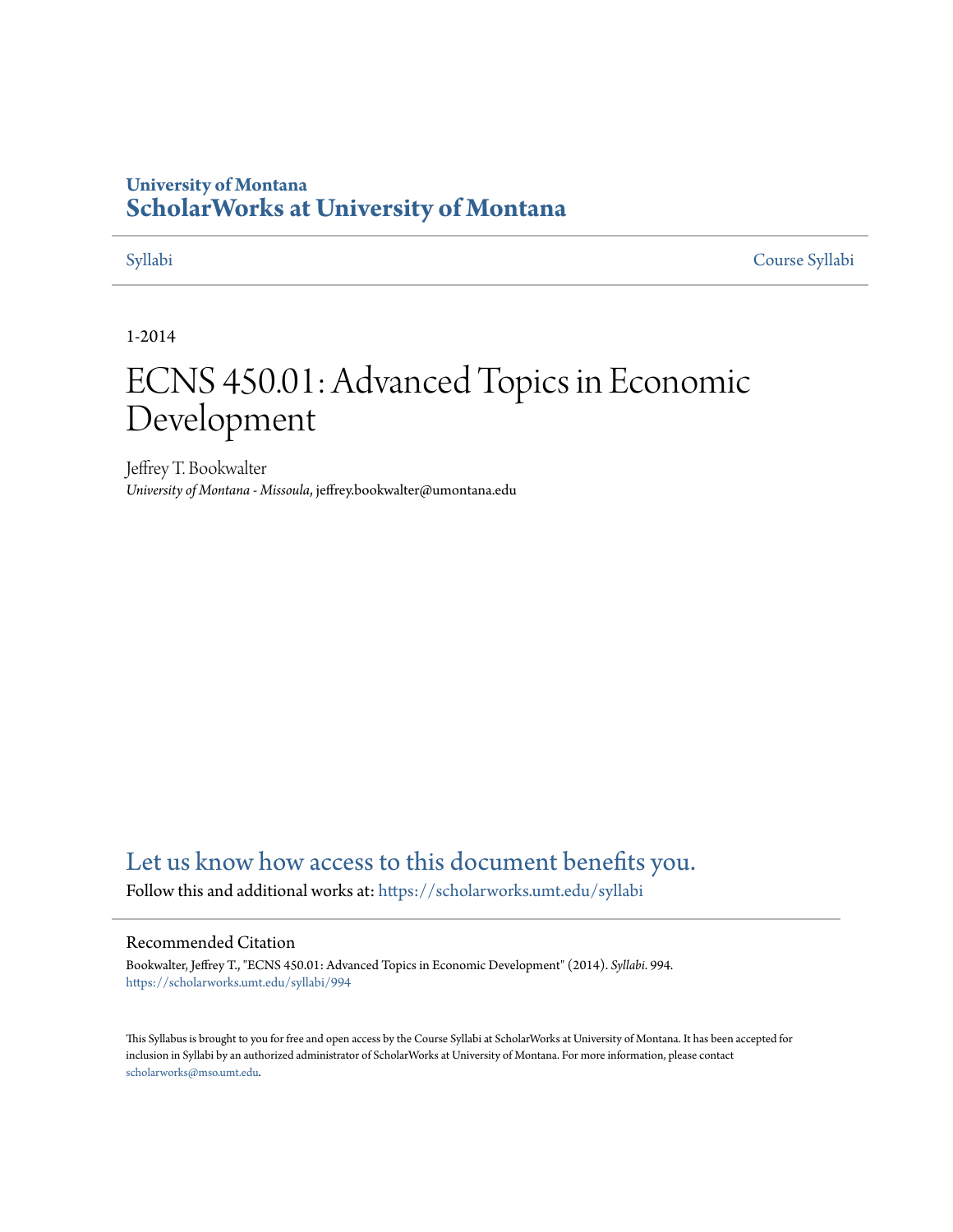#### **Economics 450 - Advanced Topics in Economic Development - Spring 2014** Professor Jeff Bookwalter MWF 12:10-1:00, FOR 305

| Office, phone | LA 404, 243-4667                                                                                 |
|---------------|--------------------------------------------------------------------------------------------------|
| and email:    | jeff.bookwalter@mso.umt.edu                                                                      |
| Office Hours: | MW 1:10-2:10, T 12:30-1:30 If those times are not convenient, drop by or make an<br>appointment. |
| Course        | Numerous readings available as PDF files on the course website:                                  |
| materials:    | http://www.cas.umt.edu/econ/ecns450.php                                                          |

**General Description:** The Advanced Topics in Economic Development has several objectives. First, the course is about applying your years of economic training to a wide variety of topics. To this end, we will read and discuss modern economic literature in the field of economic development. A majority of examples and readings will be drawn from sub-Saharan Africa. This is in part to narrow the breadth of the course and in part because it is my area of expertise.

As you all know, courses are dull when no one other than the instructor has read the material and has anything to contribute. Read all materials before class and come ready to participate.

Getting the grade you want: Each student must attend (and write up a one page synopsis and response to) two relevant events on economics, broadly defined. These activities might include approved brownbag discussions, evening lectures, films and others. I will keep you informed of relevant events and their dates as they are scheduled. Please let me know if you come across things that seem relevant and I can announce those as well. Better write-ups will demonstrate the ability to take economic theory and practice and apply them to the topic at hand.

There will be six unannounced quizzes. They will be short  $-$  in the neighborhood of 15 minutes  $-$  and the form at will vary. Generally quizzes will cover material meant to be discussed that day or week. So consider the quizzes an added incentive to spend time with the readings prior to class.

In randomly chosen groups of two or three, students will lead the discussion on the topic of the week. Please see separate description for details.

The largest part of this course is showing up and actively participating in the discussion. For every three unexcused absences, your final letter grade will fall by one half grade (from a B+ to a B, for example). It is not enough to simply attend. You need to demonstrate that you know and understand the materials and contribute to class understanding. At the end of each class day, I assign each student a grade for their contribution. From lowest to highest the ratings are: Unexcused Absence, Excused Absence, Present with no contribution, Minimal Contribution, Normal Contribution, and Excellent Contribution. To get a sense of the evaluation scale, a normal contribution would be adding to the discussion in a way that demonstrates that you have read the required material and are able to take that knowledge and contribute to the class understanding.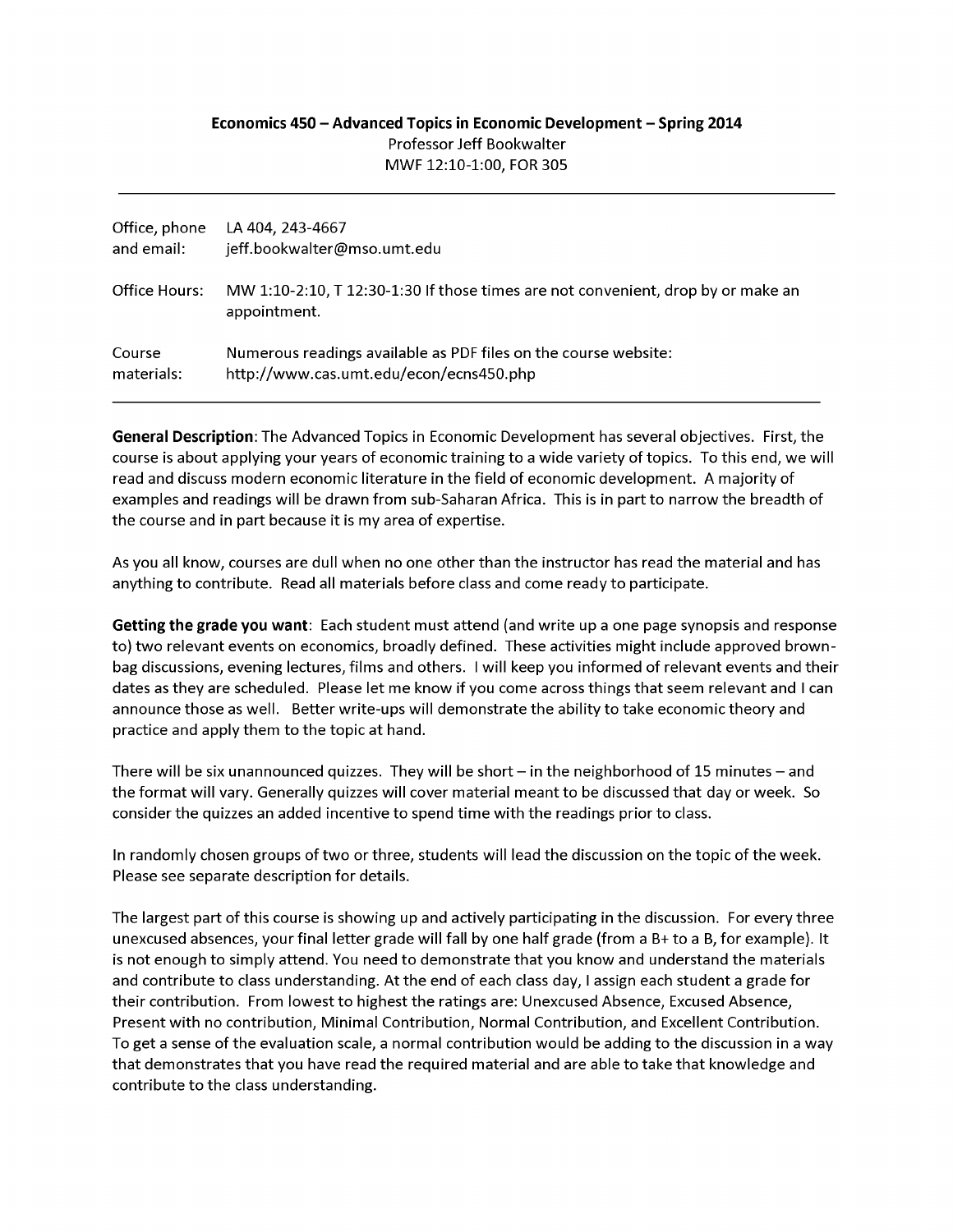**Email List and Website:** Each student at UM is automatically assigned an email address in the following format: firstname.lastname@umontana.edu. I will use these email addresses regularly to send out current events readings, make class announcements, provide evaluations of your work and for other things as the need arises. There is a course website where readings, assignments and announcements will be posted:

#### http://www.cas.umt.edu/econ/ecns450.php

**Exams:** There are a total of four exams. All will be a mix of multiple choice, short answer, and problems. The final exam is comprehensive but only includes material that appeared on the first three exams. **Except for documented emergencies or University excused absences, make-up exams are not given.** You total exam score will be the average of your three highest exam grades. In practice, that means if you have taken all the exams and are satisfied with your grade after the last one, you do not need to take the comprehensive final. It also means that if you miss one of the first three exams, the final exam is mandatory.

| Friday, March 7th                           |
|---------------------------------------------|
| Friday, April 11 <sup>th</sup>              |
| Wednesday, May 9th                          |
| Tuesday, May 13 <sup>th</sup> , 10:10-12:10 |
|                                             |

**Grading:**

| Out of Class Assignments and Quizzes | 20 percent  |
|--------------------------------------|-------------|
| Attendance and Participation         | 40 percent  |
| Exams                                | 40 percent  |
| Total                                | 100 percent |
|                                      |             |

**Students with Disabilities:** This course is accessible to and usable by otherwise qualified students with disabilities. To request reasonable program modifications, please consult w ith the instructor. Disability Services for Students will assist the instructor and student in the modification process. For more information, visit the Disability Services website at http://www.umt.edu/disability.

A Word on Cheating and Plagiarism: Please do not do cheat. Chances are you'd get away with it, but if you don't the consequences are dire. All students are expected to abide by the University of Montana Student Conduct Code. Any violators of the Student Code of Conduct will be subject to punishment as outlined in the Student Code. For more inform ation on the Student Code of Conduct please consult the following website: http://life.umt.edu/vpsa/student\_conduct.php

#### *Econ 494 - Spring 2013 - G raded Assignments*

#### *Topic Assignments*

I've chosen a number of economic development topics to form the basis of the material we will read and discuss this semester. Flere is the basic assignment. Each week we will focus on one topic. I will choose one or two articles on the topic for the class to read. The group assigned to that particular topic will choose one or two other articles. The articles will form the basis for discussion that week.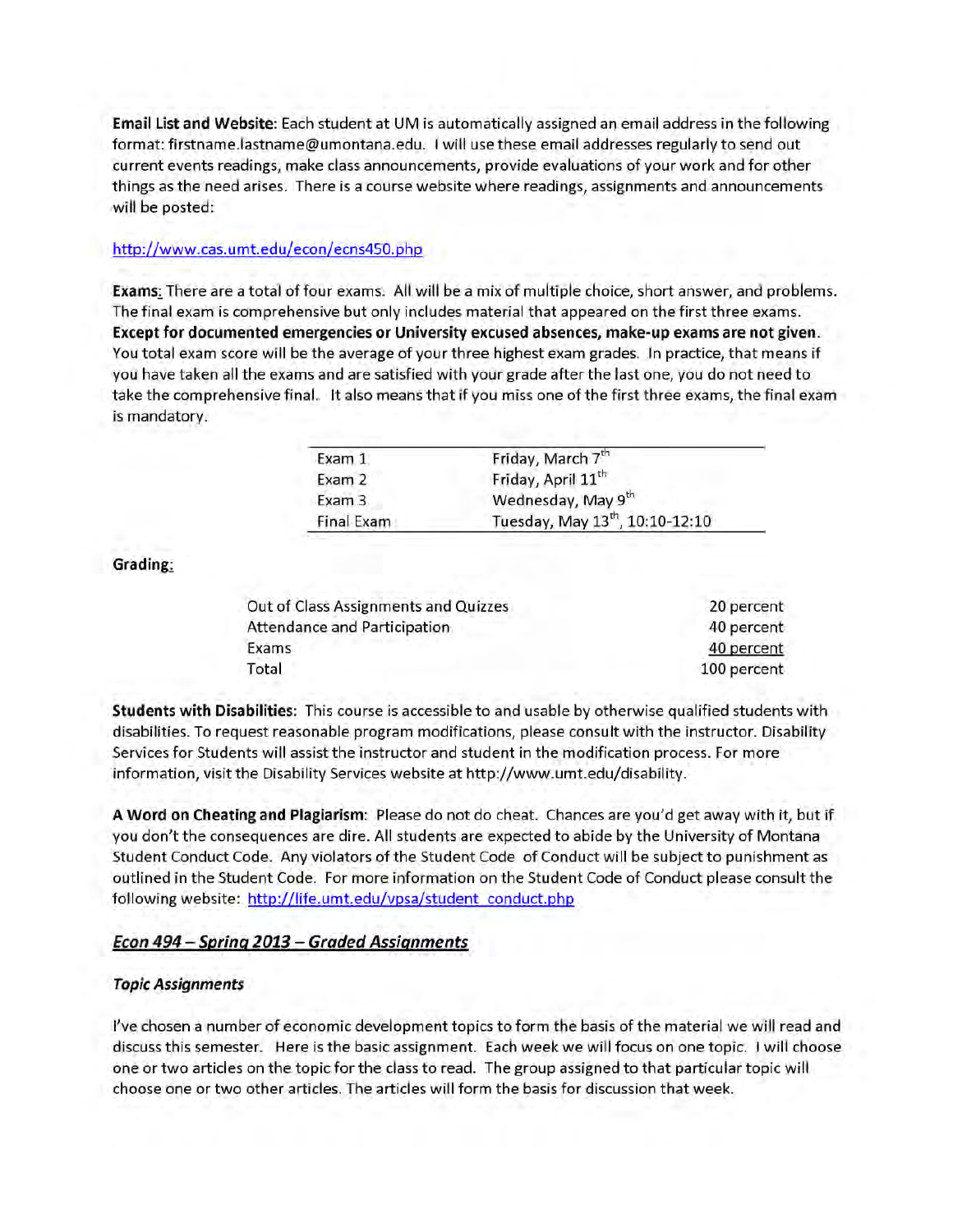For example, in the third week of class, we will look evaluating development using happiness and life satisfaction data. All of us will read:

Richard Easterlin, "Will Raising the Incomes of All Inrease the Happiness of All?" and, Rafael DiTella and Robert McCullough, "Gross National Happiness as an Answer to the Easterlin Paradox?"

The group assigned to this topic will choose one other article. At least 10 days before we start the discussion (with the obvious exception of the first set of readings), the group will submit at least three substantial journal articles to me. The group and I will choose one or two of them and once approved, I will post them on the class website. Everyone needs to have read and understood and thought about them before class. Given the depth and breadth of all of the topics we cover, I'm happy to help groups narrow or choose good articles.

Here are some guidelines for choosing good articles. Pick articles that are accessible to most of your classmates and avoid the most technical or theoretical. All senior economics majors should be able to read and mostly understand empirical articles. Do not choose articles from the *American Economic Review Papers and Proceedings.* These articles are too short to provide much discussion. Articles in the *Journal of Economic Perspectives* or the *Journal of Economic Literature*, while usually fairly long, are not overly technical and often generate good discussion.

In addition to choosing articles, it is the group's responsibility to facilitate a good discussion. I'd recommend (but not require) that you put together some questions you'd like people to think about as they read. In addition, groups have at times successfully used video or audio resources to help the discussion along.

#### *Study Question Assignments*

Due Date: The Wednesday following the last day you led the discussion of the economic development topic

In your group, come up with 5 potential essay questions that might arise from your readings and subsequent class discussion. Make sure the questions require having read and understood the relevant papers. Each person in the group is responsible for answering one of the questions in detail. Make sure that they are broad enough to require some knowledge beyond what is contained in the specified readings. The answer should be at least one single-spaced page. If you can't fill a page, it's not a good question.

They need to be submitted in two ways. First, choose one member of your group and merge the five questions and answers into a single Word file using the same fonts, margins, etc. Email me the file so I can merge all the material and circulate. Second, each person should hand in a hard copy of the single question they answered so that I can grade and return it.